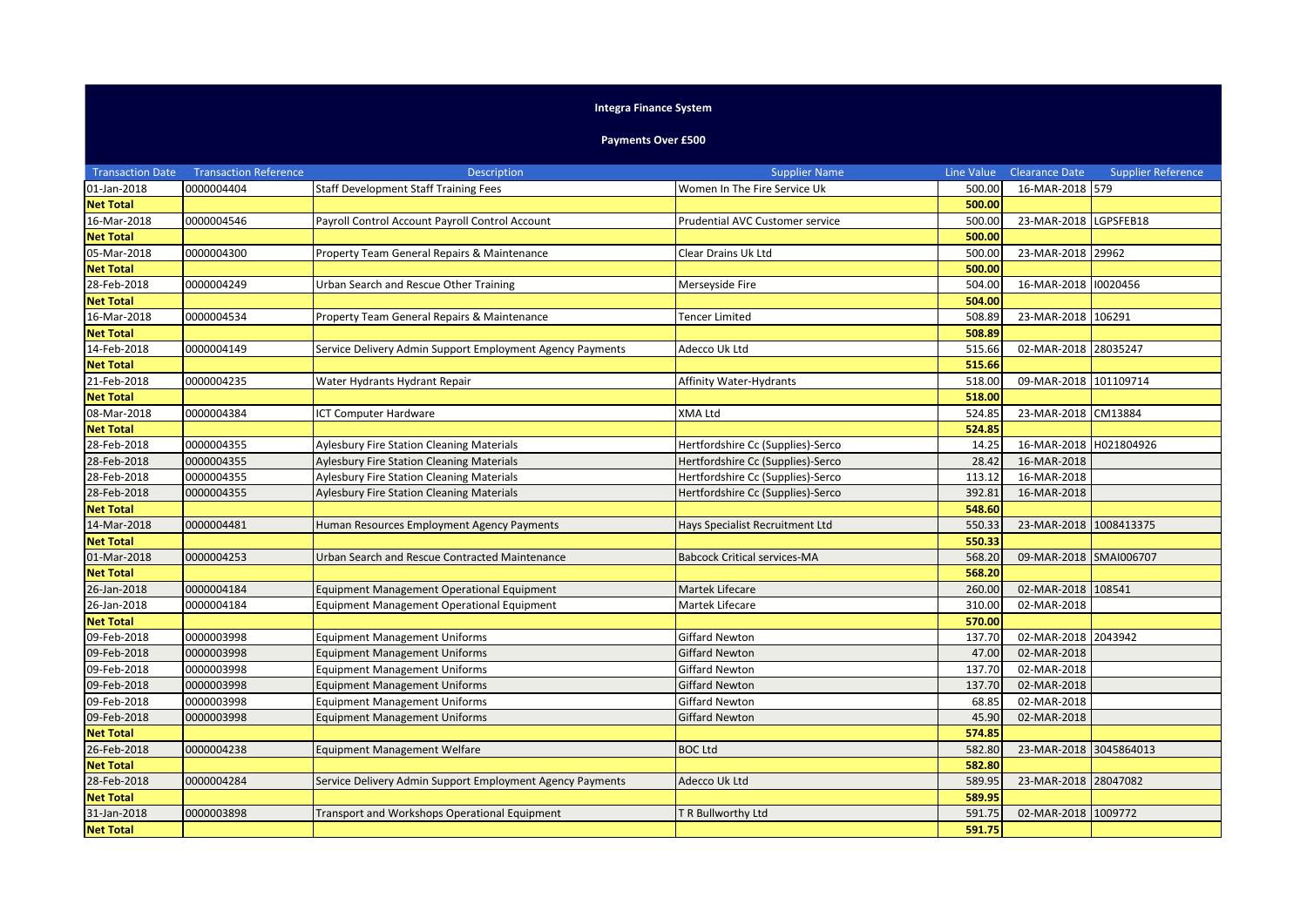| 05-Mar-2018      | 0000004472 | Transport and Workshops Spares for Red Fleet              | R Industries Limited                     | 213.62 | 23-MAR-2018 224901      |          |
|------------------|------------|-----------------------------------------------------------|------------------------------------------|--------|-------------------------|----------|
| 05-Mar-2018      | 0000004472 | Transport and Workshops Spares for Red Fleet              | R Industries Limited                     | 242.75 | 23-MAR-2018             |          |
| 05-Mar-2018      | 0000004472 | Transport and Workshops Spares for Red Fleet              | R Industries Limited                     | 145.65 | 23-MAR-2018             |          |
| 05-Mar-2018      | 0000004472 | Transport and Workshops Spares for Red Fleet              | R Industries Limited                     | 15.50  | 23-MAR-2018             |          |
| <b>Net Total</b> |            |                                                           |                                          | 617.52 |                         |          |
| 15-Feb-2018      | 0000004125 | Property Team General Repairs & Maintenance               | Briants Of Risborough Ltd                | 620.00 | 09-MAR-2018 INV872557   |          |
| <b>Net Total</b> |            |                                                           |                                          | 620.00 |                         |          |
| 13-Feb-2018      | 0000004158 | Buckingham Fire Station General Office Equipment          | Wolverson Fitness Ltd                    | 562.50 | 09-MAR-2018 SI-115816   |          |
| 13-Feb-2018      | 0000004158 | Buckingham Fire Station General Office Equipment          | <b>Wolverson Fitness Ltd</b>             | 83.33  | 09-MAR-2018             |          |
| <b>Net Total</b> |            |                                                           |                                          | 645.83 |                         |          |
| 21-Feb-2018      | 0000004190 | Service Delivery Admin Support Employment Agency Payments | Adecco Uk Ltd                            | 646.76 | 02-MAR-2018 28040942    |          |
| <b>Net Total</b> |            |                                                           |                                          | 646.76 |                         |          |
| 07-Mar-2018      | 0000004448 | Service Delivery Admin Support Employment Agency Payments | Adecco Uk Ltd                            | 646.76 | 23-MAR-2018 28053122    |          |
| <b>Net Total</b> |            |                                                           |                                          | 646.76 |                         |          |
| 29-Jan-2018      | 0000003978 | <b>Property Team Legal Expenses</b>                       | Bevan Britten                            | 660.00 | 16-MAR-2018             | 1009517  |
| 29-Jan-2018      | 0000003978 | Property Team Legal Expenses                              | Bevan Britten                            | 6.00   | 16-MAR-2018             |          |
| <b>Net Total</b> |            |                                                           |                                          | 666.00 |                         |          |
| 09-Jan-2018      | 0000003738 | Human Resources Recruitment Expenses                      | Holiday Inn Aylesbury                    | 663.54 | 09-MAR-2018 58165       |          |
| <b>Net Total</b> |            |                                                           |                                          | 663.54 |                         |          |
| 14-Mar-2018      | 0000004491 | <b>ICT Computer Software</b>                              | <b>KB Tech Ltd</b>                       | 700.00 | 23-MAR-2018 3119        |          |
| <b>Net Total</b> |            |                                                           |                                          | 700.00 |                         |          |
| 29-Aug-2017      | 0000003005 | Payroll Control Account Cycle 2 Work                      | Sodexo (P&MMEmployeeBenefits) Cycle Plus | 846.18 | 23-MAR-2018 3347605     |          |
| <b>Net Total</b> |            |                                                           |                                          | 846.18 |                         |          |
| 06-Feb-2018      | 0000003990 | Transport and Workshops Insurance                         | Mobile Windscreens Ltd                   | 719.02 | 02-MAR-2018 B619937     |          |
| <b>Net Total</b> |            |                                                           |                                          | 719.02 |                         |          |
| 19-Feb-2018      | 0000004229 | <b>Equipment Management General Postage</b>               | Medtree                                  | 11.90  | 09-MAR-2018 0000277765  |          |
| 19-Feb-2018      | 0000004229 | Equipment Management Operational Equipment                | Medtree                                  | 719.94 | 09-MAR-2018             |          |
| <b>Net Total</b> |            |                                                           |                                          | 731.84 |                         |          |
| 13-Mar-2018      | 0000004548 | Transport and Workshops Spares for Red Fleet              | FUCHS LUBRICANTS (UK) PLC                | 348.50 | 23-MAR-2018 216578857   |          |
| 13-Mar-2018      | 0000004548 | Transport and Workshops Spares for Red Fleet              | FUCHS LUBRICANTS (UK) PLC                | 358.75 | 23-MAR-2018             |          |
| 13-Mar-2018      | 0000004548 | Transport and Workshops Spares for Red Fleet              | FUCHS LUBRICANTS (UK) PLC                | 40.13  | 23-MAR-2018             |          |
| <b>Net Total</b> |            |                                                           |                                          | 747.38 |                         |          |
| 22-Feb-2018      | 0000004185 | Aylesbury Fire Station Catering and Domestic Equip        | Nisbets Plc                              | 4.99   | 23-MAR-2018             | 16328705 |
| 22-Feb-2018      | 0000004185 | Aylesbury Fire Station Catering and Domestic Equip        | Nisbets Plc                              | 43.99  | 23-MAR-2018             |          |
| 22-Feb-2018      | 0000004185 | Aylesbury Fire Station Catering and Domestic Equip        | Nisbets Plc                              | 248.99 | 23-MAR-2018             |          |
| 22-Feb-2018      | 0000004185 | Aylesbury Fire Station Catering and Domestic Equip        | Nisbets Plc                              | 449.99 | 23-MAR-2018             |          |
| <b>Net Total</b> |            |                                                           |                                          | 747.96 |                         |          |
| 23-Feb-2018      | 0000004195 | ICT Computer Hardware                                     | XMA Ltd                                  | 751.80 | 09-MAR-2018 CL14486     |          |
| <b>Net Total</b> |            |                                                           |                                          | 751.80 |                         |          |
| 30-Nov-2017      | 0000004154 | ICT Photocopier Lease Costs                               | Konica Minolta                           | 755.76 | 02-MAR-2018 1134494298  |          |
| <b>Net Total</b> |            |                                                           |                                          | 755.76 |                         |          |
| 28-Feb-2018      | 0000004465 | Property Team Trade Refuse Cesspools & Pests              | Grundon Waste Management Ltd             | 170.00 | 23-MAR-2018 1011960     |          |
| 28-Feb-2018      | 0000004465 | Property Team Trade Refuse Cesspools & Pests              | Grundon Waste Management Ltd             | 600.86 | 23-MAR-2018             |          |
| <b>Net Total</b> |            |                                                           |                                          | 770.86 |                         |          |
| 13-Dec-2017      | 0000004333 | Property Team General Repairs & Maintenance               | Kee Services Ltd                         | 781.25 | 16-MAR-2018 455839      |          |
| <b>Net Total</b> |            |                                                           |                                          | 781.25 |                         |          |
| 20-Feb-2018      | 0000004340 | Human Resources Subs Professional/Nat Bodies              | Asian Fire Service Association           | 800.00 | 16-MAR-2018 CM2018/19-3 |          |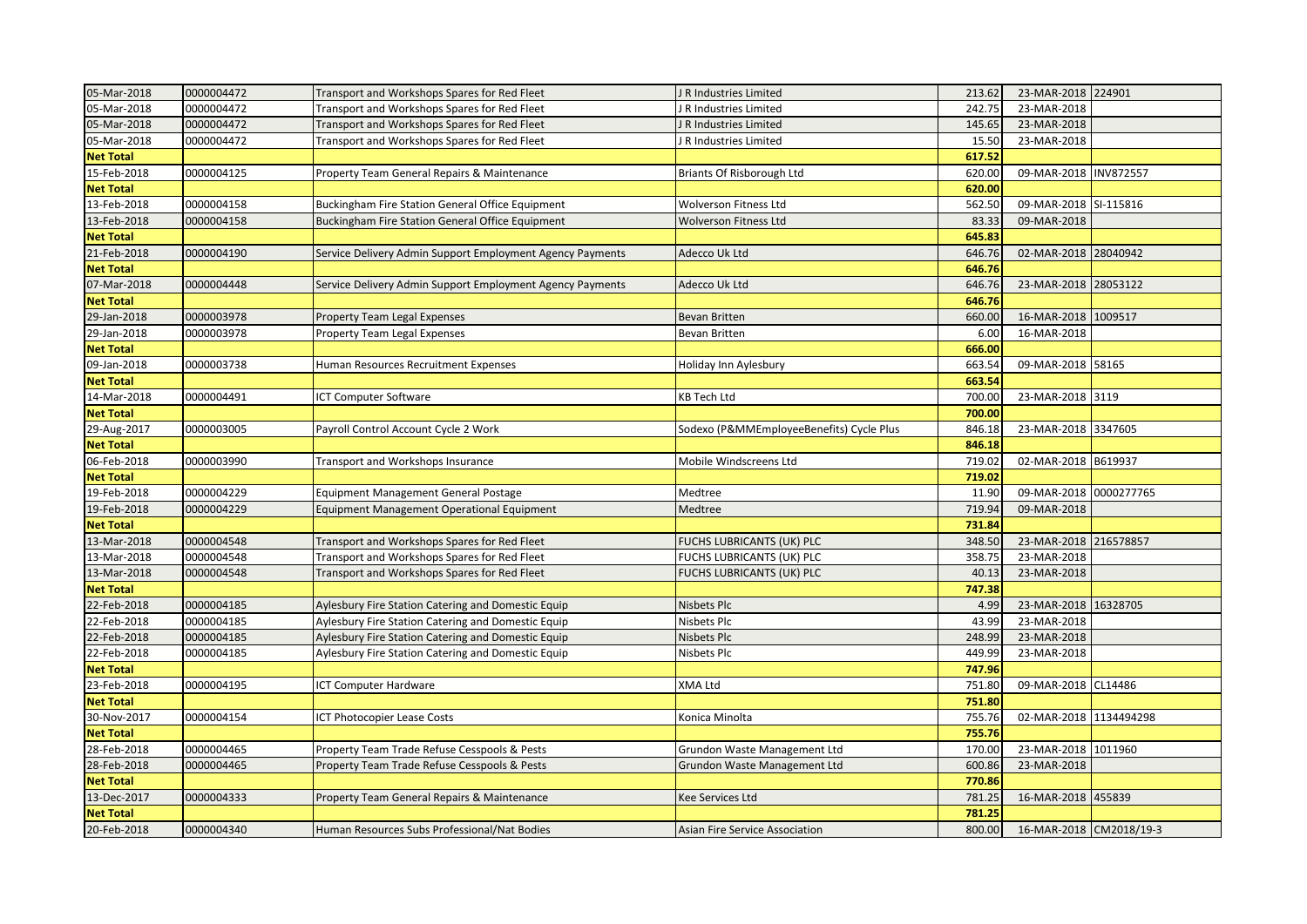| <b>Net Total</b> |            |                                                            |                                       | 800.00 |                        |          |
|------------------|------------|------------------------------------------------------------|---------------------------------------|--------|------------------------|----------|
| 21-Feb-2018      | 0000004216 | <b>Brill Fire Station Gas</b>                              | Flogas Uk Limited                     | 812.48 | 09-MAR-2018 3891772    |          |
| <b>Net Total</b> |            |                                                            |                                       | 812.48 |                        |          |
| 12-Mar-2018      | 0000004403 | Transport and Workshops Spares for Red Fleet               | Allparts Automotive Ltd               | 816.00 | 23-MAR-2018 1051065858 |          |
| <b>Net Total</b> |            |                                                            |                                       | 816.00 |                        |          |
| 10-Mar-2018      | 0000004446 | Senior Management Team Subs Professional/Nat Bodies        | <b>Fire Sector Federation</b>         | 825.00 | 23-MAR-2018 2017/18-1  |          |
| <b>Net Total</b> |            |                                                            |                                       | 825.00 |                        |          |
| 26-Jan-2018      | 0000003938 | <b>Prevention Community Safety Charges</b>                 | One Time Vendors                      | 828.00 | 02-MAR-2018 45096      |          |
| <b>Net Total</b> |            |                                                            |                                       | 828.00 |                        |          |
| 21-Feb-2018      | 0000004189 | Human Resources Employment Agency Payments                 | Adecco Uk Ltd                         | 865.06 | 02-MAR-2018 28040943   |          |
| <b>Net Total</b> |            |                                                            |                                       | 865.06 |                        |          |
| 28-Feb-2018      | 0000004285 | Human Resources Employment Agency Payments                 | Adecco Uk Ltd                         | 865.06 | 23-MAR-2018            | 28047083 |
| <b>Net Total</b> |            |                                                            |                                       | 865.06 |                        |          |
| 07-Mar-2018      | 0000004447 | Human Resources Employment Agency Payments                 | Adecco Uk Ltd                         | 865.06 | 23-MAR-2018            | 28053123 |
| <b>Net Total</b> |            |                                                            |                                       | 865.06 |                        |          |
| 12-Mar-2018      | 0000004597 | <b>Staff Development Staff Training Fees</b>               | Vibidsoft                             | 874.58 | 21-MAR-2018 1382       |          |
| <b>Net Total</b> |            |                                                            |                                       | 874.58 |                        |          |
| 14-Mar-2018      | 0000004537 | Human Resources Employment Agency Payments                 | Adecco Uk Ltd                         | 876.75 | 23-MAR-2018 28059132   |          |
| <b>Net Total</b> |            |                                                            |                                       | 876.75 |                        |          |
| 22-Feb-2018      | 0000004177 | <b>ICT Courses And Conference Fees</b>                     | <b>Oxfordshire County Council</b>     | 900.00 | 09-MAR-2018 3920217519 |          |
| <b>Net Total</b> |            |                                                            |                                       | 900.00 |                        |          |
| 28-Feb-2018      | 0000004271 | Corporate Planning Computer Software                       | Cadcorp                               | 900.00 | 16-MAR-2018 SV0026813  |          |
| <b>Net Total</b> |            |                                                            |                                       | 900.00 |                        |          |
| 17-Nov-2017      | 0000004155 | <b>CT Photocopier Lease Costs</b>                          | Konica Minolta                        | 924.00 | 02-MAR-2018 1134255519 |          |
| <b>Net Total</b> |            |                                                            |                                       | 924.00 |                        |          |
| 23-Feb-2018      | 0000004348 | <b>Property Team Legal Expenses</b>                        | <b>Bevan Britten</b>                  | 944.54 | 23-MAR-2018            | 10011715 |
| <b>Net Total</b> |            |                                                            |                                       | 944.54 |                        |          |
| 14-Nov-2017      | 0000004227 | Human Resources Subs Professional/Nat Bodies               | <b>West Sussex County Council</b>     | 952.00 | 02-MAR-2018 8001262277 |          |
| <b>Net Total</b> |            |                                                            |                                       | 952.00 |                        |          |
| 15-Feb-2018      | 0000004173 | Transport and Workshops Spares for Red Fleet               | Rosenbauer Uk Plc                     | 975.98 | 02-MAR-2018 9112       |          |
| <b>Net Total</b> |            |                                                            |                                       | 975.98 |                        |          |
| 26-Feb-2018      | 0000004206 | Amersham Fire Station Plan Preventative Maintenance        | <b>H2O Environmental Services Ltd</b> | 50.00  | 23-MAR-2018            | 10556    |
| 26-Feb-2018      | 0000004206 | Stokenchurch Fire Station Plan Preventative Maintenance    | H2O Environmental Services Ltd        | 50.00  | 23-MAR-2018            |          |
| 26-Feb-2018      | 0000004206 | Chesham Fire Station Plan Preventative Maintenance         | H2O Environmental Services Ltd        | 50.00  | 23-MAR-2018            |          |
| 26-Feb-2018      | 0000004206 | High Wycombe Fire Station Plan Preventative Maintenance    | H2O Environmental Services Ltd        | 50.00  | 23-MAR-2018            |          |
| 26-Feb-2018      | 0000004206 | Brill Fire Station Plan Preventative Maintenance           | H2O Environmental Services Ltd        | 50.00  | 23-MAR-2018            |          |
| 26-Feb-2018      | 0000004206 | Winslow Fire Station Plan Preventative Maintenance         | <b>H2O Environmental Services Ltd</b> | 50.00  | 23-MAR-2018            |          |
| 26-Feb-2018      | 0000004206 | MK West Fire Station Plan Preventative Maintenance         | H2O Environmental Services Ltd        | 50.00  | 23-MAR-2018            |          |
| 26-Feb-2018      | 0000004206 | Admin Buildings - Haddenham Plan Preventative Maintenance  | H2O Environmental Services Ltd        | 50.00  | 23-MAR-2018            |          |
| 26-Feb-2018      | 0000004206 | Olney Fire Station Plan Preventative Maintenance           | H2O Environmental Services Ltd        | 50.00  | 23-MAR-2018            |          |
| 26-Feb-2018      | 0000004206 | Buckingham Fire Station Plan Preventative Maintenance      | H2O Environmental Services Ltd        | 50.00  | 23-MAR-2018            |          |
| 26-Feb-2018      | 0000004206 | Waddesdon Fire Station Plan Preventative Maintenance       | H2O Environmental Services Ltd        | 50.00  | 23-MAR-2018            |          |
| 26-Feb-2018      | 0000004206 | Aylesbury Fire Station Plan Preventative Maintenance       | H2O Environmental Services Ltd        | 50.00  | 23-MAR-2018            |          |
| 26-Feb-2018      | 0000004206 | Princes Risborough Station Plan Preventative Maintenance   | H2O Environmental Services Ltd        | 50.00  | 23-MAR-2018            |          |
| 26-Feb-2018      | 0000004206 | Beaconsfield Fire Station Plan Preventative Maintenance    | H2O Environmental Services Ltd        | 50.00  | 23-MAR-2018            |          |
| 26-Feb-2018      | 0000004206 | Gerrards Cross Fire Station Plan Preventative Maintenance  | H2O Environmental Services Ltd        | 50.00  | 23-MAR-2018            |          |
| 26-Feb-2018      | 0000004206 | Great Missenden Fire Station Plan Preventative Maintenance | H2O Environmental Services Ltd        | 50.00  | 23-MAR-2018            |          |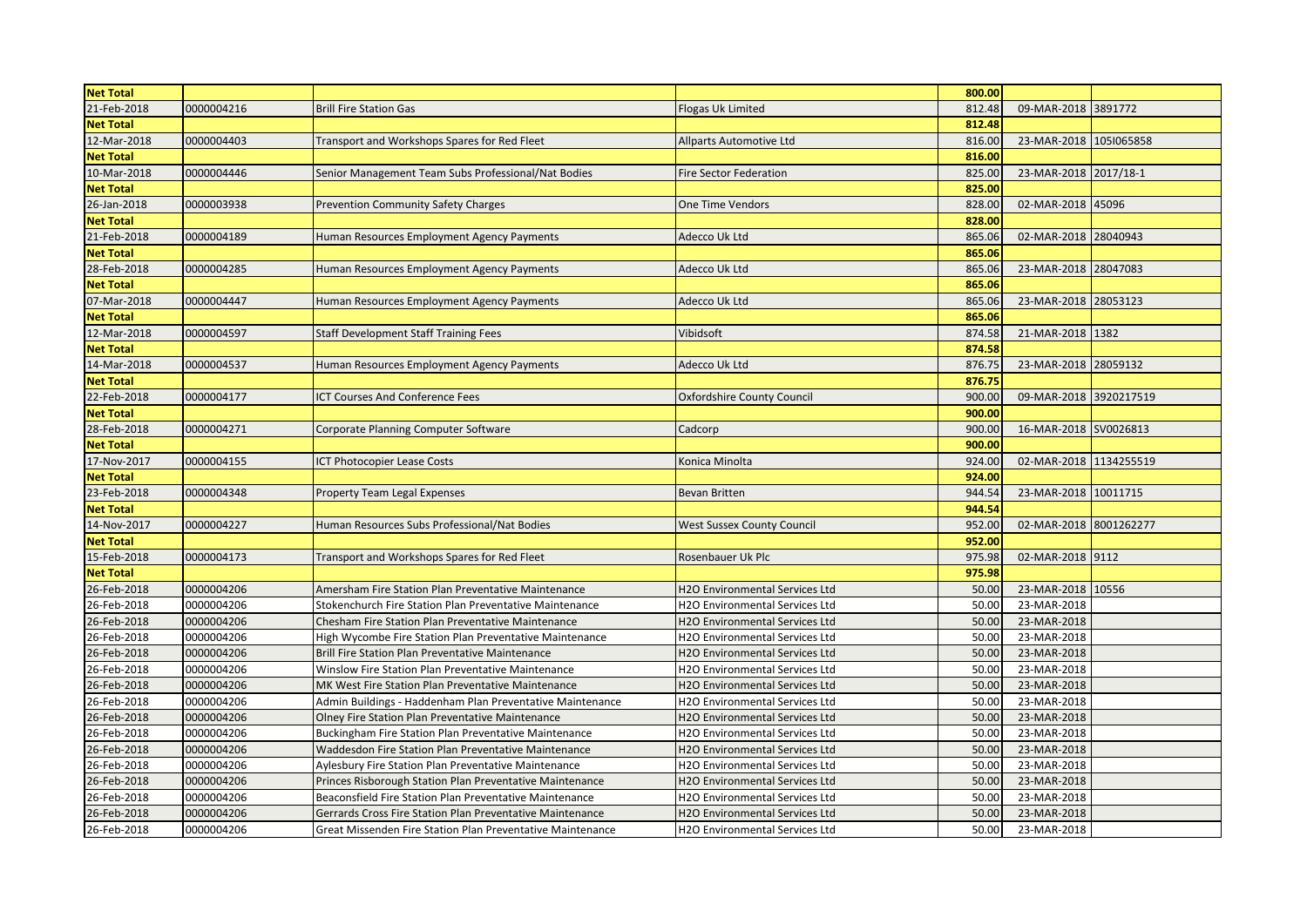| 26-Feb-2018      | 0000004206 | Admin Buildings - HQ Plan Preventative Maintenance         | H2O Environmental Services Ltd             | 50.00    | 23-MAR-2018              |                                 |
|------------------|------------|------------------------------------------------------------|--------------------------------------------|----------|--------------------------|---------------------------------|
| 26-Feb-2018      | 0000004206 | Admin Buildings - Marlow Plan Preventative Maintenance     | H2O Environmental Services Ltd             | 50.00    | 23-MAR-2018              |                                 |
| 26-Feb-2018      | 0000004206 | Broughton Fire Station Plan Preventative Maintenance       | H2O Environmental Services Ltd             | 50.00    | 23-MAR-2018              |                                 |
| 26-Feb-2018      | 0000004206 | Newport Pagnell Fire Station Plan Preventative Maintenance | H2O Environmental Services Ltd             | 50.00    | 23-MAR-2018              |                                 |
| 26-Feb-2018      | 0000004206 | MK West Fire Station Plan Preventative Maintenance         | H2O Environmental Services Ltd             | 50.00    | 23-MAR-2018              |                                 |
| <b>Net Total</b> |            |                                                            |                                            | 1,050.00 |                          |                                 |
| 06-Mar-2018      | 0000004321 | Operational Training Plan Preventative Maintenance         | <b>KTF Fire Training GmbH</b>              | 1,074.88 | 23-MAR-2018              | 180.00001484                    |
| <b>Net Total</b> |            |                                                            |                                            | 1,074.88 |                          |                                 |
| 19-Dec-2017      | 0000004141 | Admin Buildings - HQ Plan Preventative Maintenance         | Tencer Limited                             | 1,085.61 | 02-MAR-2018              | 104105                          |
| <b>Net Total</b> |            |                                                            |                                            | 1,085.61 |                          |                                 |
| 30-Nov-2017      | 0000004533 | Aylesbury Fire Station Plan Preventative Maintenance       | Grundon Waste Management Ltd               | 807.42   | 23-MAR-2018              | GI02324790                      |
| 30-Nov-2017      | 0000004533 | Aylesbury Fire Station Plan Preventative Maintenance       | Grundon Waste Management Ltd               | 201.15   | 23-MAR-2018              |                                 |
| 30-Nov-2017      | 0000004533 | Aylesbury Fire Station Plan Preventative Maintenance       | Grundon Waste Management Ltd               | 79.10    | 23-MAR-2018              |                                 |
| <b>Net Total</b> |            |                                                            |                                            | 1,087.67 |                          |                                 |
| 22-Feb-2018      | 0000004204 | Princes Risborough Station Diesel Oil - Gas Oil            | Pace Fuelcare Ltd                          | 1,101.20 | 02-MAR-2018 9398464      |                                 |
| <b>Net Total</b> |            |                                                            |                                            | 1,101.20 |                          |                                 |
| 16-Feb-2018      | 0000004175 | <b>Operational Training Water Awareness Training</b>       | Lee Valley Leisure Trust                   | 1,150.00 | 16-MAR-2018 SL2-I0067481 |                                 |
| <b>Net Total</b> |            |                                                            |                                            | 1,150.00 |                          |                                 |
| 26-Feb-2018      | 0000004208 | Urban Search and Rescue Uniforms                           | Goliath Footwear Ltd                       | 1,164.36 | 16-MAR-2018 0000139944   |                                 |
| <b>Net Total</b> |            |                                                            |                                            | 1,164.36 |                          |                                 |
| 23-Feb-2018      | 0000004566 | Democratic Representation Monitoring and Clerking Fees     | <b>Buckinghamshire County Council</b>      | 1,170.00 | 23-MAR-2018              | 2207033605                      |
| <b>Net Total</b> |            |                                                            |                                            | 1,170.00 |                          |                                 |
| 08-Mar-2018      | 0000004332 | Urban Search and Rescue Other Training                     | Kaiser And Kraft Ltd                       | 72.90    | 23-MAR-2018              | 1063093                         |
| 08-Mar-2018      | 0000004332 | Urban Search and Rescue Other Training                     | Kaiser And Kraft Ltd                       | 527.40   | 23-MAR-2018              |                                 |
| 08-Mar-2018      | 0000004332 | Urban Search and Rescue Other Training                     | Kaiser And Kraft Ltd                       | 72.90    | 23-MAR-2018              |                                 |
| 08-Mar-2018      | 0000004332 | Urban Search and Rescue Other Training                     | Kaiser And Kraft Ltd                       | 527.40   | 23-MAR-2018              |                                 |
| <b>Net Total</b> |            |                                                            |                                            | 1,200.60 |                          |                                 |
| 13-Mar-2018      | 0000004445 | Urban Search and Rescue Uniforms                           | Goliath Footwear Ltd                       | 174.42   | 23-MAR-2018              | 0000140164                      |
| 13-Mar-2018      | 0000004445 | Urban Search and Rescue Uniforms                           | Goliath Footwear Ltd                       | 290.70   | 23-MAR-2018              |                                 |
| 13-Mar-2018      | 0000004445 | Urban Search and Rescue Uniforms                           | Goliath Footwear Ltd                       | 581.40   | 23-MAR-2018              |                                 |
| 13-Mar-2018      | 0000004445 | Urban Search and Rescue Uniforms                           | Goliath Footwear Ltd                       | 174.42   | 23-MAR-2018              |                                 |
| <b>Net Total</b> |            |                                                            |                                            | 1,220.94 |                          |                                 |
| 31-Jan-2018      | 0000004527 | <b>Finance Technical Publication</b>                       | Cipfa Business Ltd                         | 1,300.00 | 23-MAR-2018 3133150      |                                 |
| <b>Net Total</b> |            |                                                            |                                            | 1,300.00 |                          |                                 |
| 14-Dec-2017      | 0000004721 | <b>Marlow Fire Station Rates</b>                           | <b>Wycombe District Council</b>            | 1,325.00 |                          | 27-MAR-2018 88000000929JAN-DEC1 |
| <b>Net Total</b> |            |                                                            |                                            | 1,325.00 |                          |                                 |
| 06-Feb-2018      | 0000003977 | Property Team Catering and Domestic Equip                  | G&E Automatic Equipment Limited            | 680.00   | 02-MAR-2018  IN33815     |                                 |
| 06-Feb-2018      | 0000003977 | Property Team Catering and Domestic Equip                  | <b>G&amp;E Automatic Equipment Limited</b> | 670.00   | 02-MAR-2018              |                                 |
| <b>Net Total</b> |            |                                                            |                                            | 1,350.00 |                          |                                 |
| 15-Feb-2018      | 0000004171 | Urban Search and Rescue Other Training                     | The Fire Service College Limited           | 1,411.38 | 09-MAR-2018 811908       |                                 |
| <b>Net Total</b> |            |                                                            |                                            | 1,411.38 |                          |                                 |
| 16-Feb-2018      | 0000004119 | Transport and Workshops Insurance                          | Spraytech                                  | 1,442.25 | 02-MAR-2018 45781        |                                 |
| <b>Net Total</b> |            |                                                            |                                            | 1,442.25 |                          |                                 |
| 31-Jan-2018      | 0000004405 | <b>Staff Development Staff Training Fees</b>               | The Fire Service College Limited           | 1,499.00 | 16-MAR-2018 811775       |                                 |
| <b>Net Total</b> |            |                                                            |                                            | 1,499.00 |                          |                                 |
| 12-Mar-2018      | 0000004476 | Transport and Workshops Diesel Oil - Gas Oil               | WFL (UK) Ltd Hall Fuels                    | 1,507.84 | 23-MAR-2018 110015128    |                                 |
| <b>Net Total</b> |            |                                                            |                                            | 1,507.84 |                          |                                 |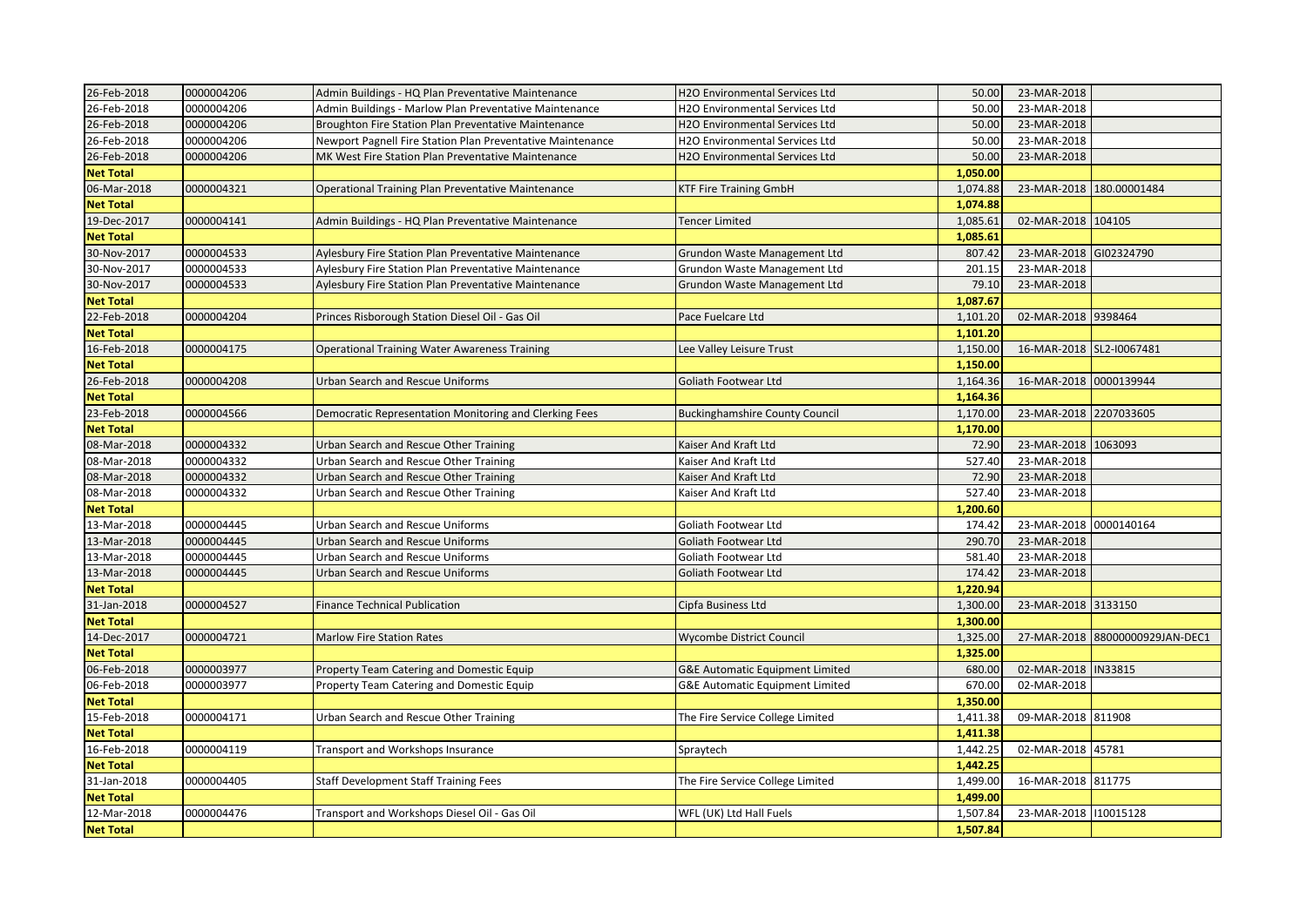| 13-Mar-2018      | 0000004478 | Transport and Workshops Diesel Oil - Gas Oil                   | WFL (UK) Ltd Hall Fuels             | 1,507.84 | 23-MAR-2018 10016388   |               |
|------------------|------------|----------------------------------------------------------------|-------------------------------------|----------|------------------------|---------------|
| <b>Net Total</b> |            |                                                                |                                     | 1,507.84 |                        |               |
| 15-Mar-2018      | 0000004586 | Staff Development Staff Training Fees                          | Holiday Inn Aylesbury               | 1,525.00 | 23-MAR-2018 62036      |               |
| <b>Net Total</b> |            |                                                                |                                     | 1,525.00 |                        |               |
| 31-Jan-2018      | 0000004128 | MK West Fire Station Cleaning Contract Services                | <b>Ever Brite Cleaning Services</b> | 220.69   | 16-MAR-2018 14791      |               |
| 31-Jan-2018      | 0000004128 | <b>Broughton Fire Station Cleaning Contract Services</b>       | <b>Ever Brite Cleaning Services</b> | 220.69   | 16-MAR-2018            |               |
| 31-Jan-2018      | 0000004128 | <b>Buckingham Fire Station Cleaning Contract Services</b>      | <b>Ever Brite Cleaning Services</b> | 220.69   | 16-MAR-2018            |               |
| 31-Jan-2018      | 0000004128 | <b>Newport Pagnell Fire Station Cleaning Contract Services</b> | <b>Ever Brite Cleaning Services</b> | 220.69   | 16-MAR-2018            |               |
| 31-Jan-2018      | 0000004128 | <b>Waddesdon Fire Station Cleaning Contract Services</b>       | <b>Ever Brite Cleaning Services</b> | 220.68   | 16-MAR-2018            |               |
| 31-Jan-2018      | 0000004128 | <b>Winslow Fire Station Cleaning Contract Services</b>         | <b>Ever Brite Cleaning Services</b> | 220.68   | 16-MAR-2018            |               |
| 31-Jan-2018      | 0000004128 | MK West Fire Station Cleaning Contract Services                | <b>Ever Brite Cleaning Services</b> | 220.69   | 16-MAR-2018            |               |
| <b>Net Total</b> |            |                                                                |                                     | 1,544.81 |                        |               |
| 02-Jan-2018      | 0000003398 | Admin Buildings - Aerial Sites Consultancy Fees                | Hub Telecoms Consultancy Ltd        | 1,650.00 | 16-MAR-2018 000046     |               |
| <b>Net Total</b> |            |                                                                |                                     | 1,650.00 |                        |               |
| 02-Feb-2018      | 0000003904 | Admin Buildings - Aerial Sites Consultancy Fees                | Hub Telecoms Consultancy Ltd        | 1,650.00 | 16-MAR-2018 000053     |               |
| <b>Net Total</b> |            |                                                                |                                     | 1,650.00 |                        |               |
| 08-Mar-2018      | 0000004381 | Admin Buildings - Aerial Sites Consultancy Fees                | Hub Telecoms Consultancy Ltd        | 1,650.00 | 23-MAR-2018 000056     |               |
| <b>Net Total</b> |            |                                                                |                                     | 1,650.00 |                        |               |
| 27-Feb-2018      | 0000004356 | Urban Search and Rescue Uniforms                               | One Time Vendors                    | 1,702.44 | 16-MAR-2018            | ARMA1113-3111 |
| <b>Net Total</b> |            |                                                                |                                     | 1,702.44 |                        |               |
| 13-Mar-2018      | 0000004480 | Transport and Workshops Diesel Oil - Gas Oil                   | WFL (UK) Ltd Hall Fuels             | 1,751.04 | 23-MAR-2018            | 110016390     |
| <b>Net Total</b> |            |                                                                |                                     | 1,751.04 |                        |               |
| 05-Mar-2018      | 0000004305 | Finance Employment Agency Payments                             | Hays Specialist Recruitment Ltd     | 1,780.00 | 09-MAR-2018 1008380128 |               |
| <b>Net Total</b> |            |                                                                |                                     | 1,780.00 |                        |               |
| 13-Mar-2018      | 0000004453 | Finance Employment Agency Payments                             | Hays Specialist Recruitment Ltd     | 1,780.00 | 16-MAR-2018            | 1008406112    |
| <b>Net Total</b> |            |                                                                |                                     | 1,780.00 |                        |               |
| 17-Jan-2018      | 0000003692 | Property Team Other Energy Costs                               | Williams Energy Services Ltd        | 250.00   | 02-MAR-2018 CEA0975    |               |
| 17-Jan-2018      | 0000003692 | <b>Property Team Other Energy Costs</b>                        | Williams Energy Services Ltd        | 30.00    | 02-MAR-2018            |               |
| 17-Jan-2018      | 0000003692 | Property Team Other Energy Costs                               | Williams Energy Services Ltd        | 250.00   | 02-MAR-2018            |               |
| 17-Jan-2018      | 0000003692 | <b>Property Team Other Energy Costs</b>                        | Williams Energy Services Ltd        | 30.00    | 02-MAR-2018            |               |
| 17-Jan-2018      | 0000003692 | Property Team Other Energy Costs                               | Williams Energy Services Ltd        | 250.00   | 02-MAR-2018            |               |
| 17-Jan-2018      | 0000003692 | Property Team Other Energy Costs                               | Williams Energy Services Ltd        | 30.00    | 02-MAR-2018            |               |
| 17-Jan-2018      | 0000003692 | Property Team Other Energy Costs                               | Williams Energy Services Ltd        | 200.00   | 02-MAR-2018            |               |
| 17-Jan-2018      | 0000003692 | Property Team Other Energy Costs                               | <b>Williams Energy Services Ltd</b> | 30.00    | 02-MAR-2018            |               |
| 17-Jan-2018      | 0000003692 | Property Team Other Energy Costs                               | Williams Energy Services Ltd        | 250.00   | 02-MAR-2018            |               |
| 17-Jan-2018      | 0000003692 | Property Team Other Energy Costs                               | <b>Williams Energy Services Ltd</b> | 90.00    | 02-MAR-2018            |               |
| 17-Jan-2018      | 0000003692 | Property Team Other Energy Costs                               | Williams Energy Services Ltd        | 200.00   | 02-MAR-2018            |               |
| 17-Jan-2018      | 0000003692 | Property Team Other Energy Costs                               | Williams Energy Services Ltd        | 200.00   | 02-MAR-2018            |               |
| <b>Net Total</b> |            |                                                                |                                     | 1,810.00 |                        |               |
| 04-Mar-2018      | 0000004290 | Research and Development Breathing Apparatus                   | Draeger Safety Uk Limited           | 1,875.00 | 16-MAR-2018 291011645  |               |
| <b>Net Total</b> |            |                                                                |                                     | 1,875.00 |                        |               |
| 19-Mar-2018      | 0000004600 | Operational Apprentices Employment Agency Payments             | <b>Encompass Select Limited</b>     | 1,943.54 | 27-MAR-2018            | 1062          |
| <b>Net Total</b> |            |                                                                |                                     | 1,943.54 |                        |               |
| 13-Feb-2018      | 0000004486 | <b>Staff Development Staff Training Fees</b>                   | Freevacy                            | 1,954.20 | 23-MAR-2018 281        |               |
| <b>Net Total</b> |            |                                                                |                                     | 1,954.20 |                        |               |
| 28-Feb-2018      | 0000004250 | Winslow Fire Station Cleaning Contract Services                | <b>Ever Brite Cleaning Services</b> | 271.14   | 16-MAR-2018 15273      |               |
| 28-Feb-2018      | 0000004250 | Waddesdon Fire Station Cleaning Contract Services              | <b>Ever Brite Cleaning Services</b> | 271.14   | 16-MAR-2018            |               |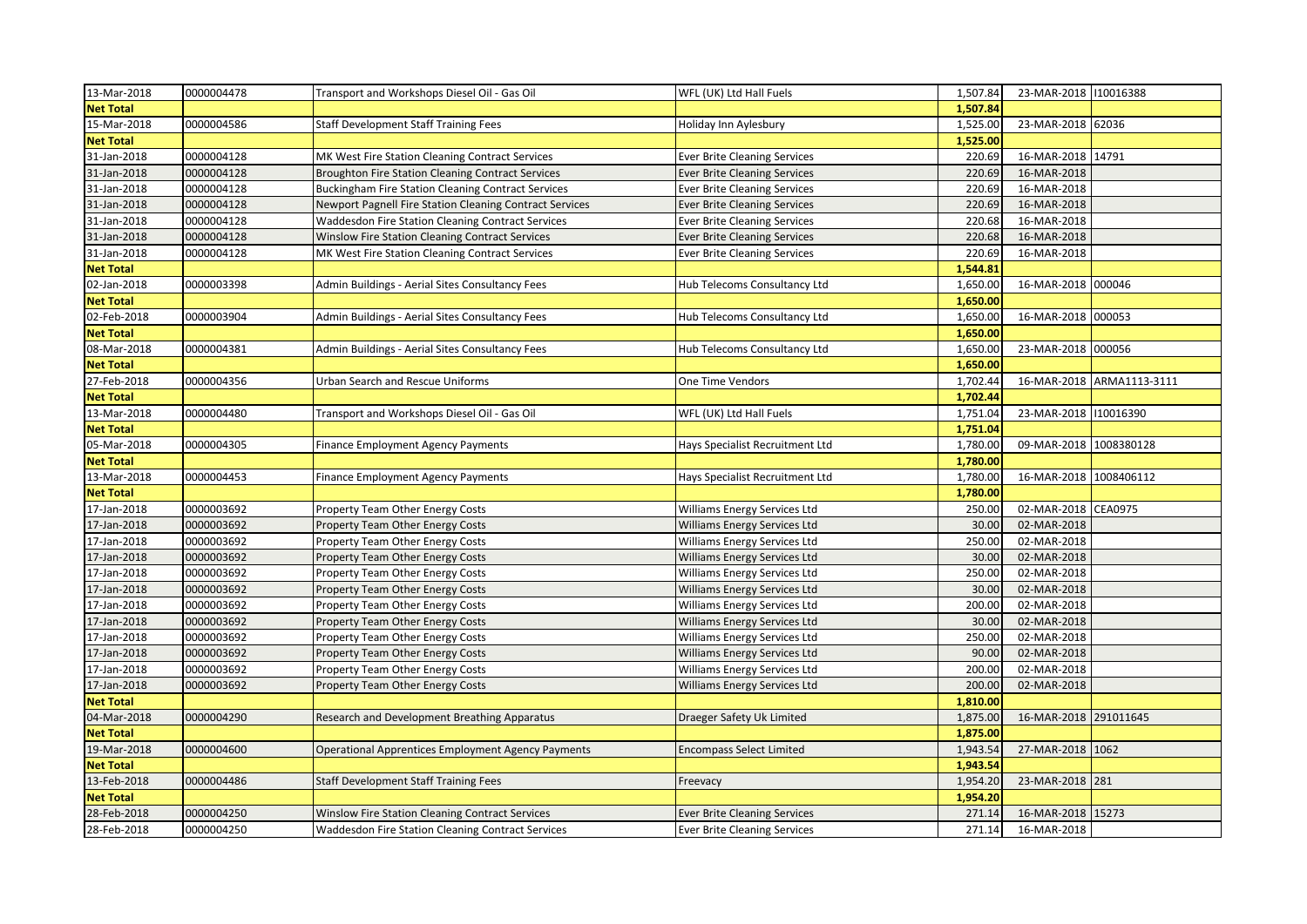| 28-Feb-2018      | 0000004250 | MK West Fire Station Cleaning Contract Services           | <b>Ever Brite Cleaning Services</b> | 271.14   | 16-MAR-2018            |                          |
|------------------|------------|-----------------------------------------------------------|-------------------------------------|----------|------------------------|--------------------------|
| 28-Feb-2018      | 0000004250 | <b>Olney Fire Station Cleaning Contract Services</b>      | <b>Ever Brite Cleaning Services</b> | 88.97    | 16-MAR-2018            |                          |
| 28-Feb-2018      | 0000004250 | <b>Olney Fire Station Cleaning Contract Services</b>      | <b>Ever Brite Cleaning Services</b> | 239.20   | 16-MAR-2018            |                          |
| 28-Feb-2018      | 0000004250 | Newport Pagnell Fire Station Cleaning Contract Services   | <b>Ever Brite Cleaning Services</b> | 271.14   | 16-MAR-2018            |                          |
| 28-Feb-2018      | 0000004250 | <b>Buckingham Fire Station Cleaning Contract Services</b> | <b>Ever Brite Cleaning Services</b> | 271.14   | 16-MAR-2018            |                          |
| 28-Feb-2018      | 0000004250 | <b>Broughton Fire Station Cleaning Contract Services</b>  | <b>Ever Brite Cleaning Services</b> | 271.14   | 16-MAR-2018            |                          |
| <b>Net Total</b> |            |                                                           |                                     | 1,955.01 |                        |                          |
| 06-Mar-2018      | 0000004307 | Corporate Planning Computer Software                      | <b>ESRI UK</b>                      | 1,967.50 |                        | 23-MAR-2018 UK-SIN009182 |
| <b>Net Total</b> |            |                                                           |                                     | 1,967.50 |                        |                          |
| 30-Jan-2018      | 0000004150 | ICT Photocopier Lease Costs                               | Konica Minolta                      | 1,970.76 | 02-MAR-2018 1135667385 |                          |
| <b>Net Total</b> |            |                                                           |                                     | 1,970.76 |                        |                          |
| 15-Feb-2018      | 0000004123 | <b>Staff Development Staff Training Fees</b>              | <b>Chris Croft Training Limited</b> | 2,200.00 | 02-MAR-2018 218-0215   |                          |
| <b>Net Total</b> |            |                                                           |                                     | 2,200.00 |                        |                          |
| 16-Feb-2018      | 0000004222 | Transport and Workshops Car Leasing                       | Lex Autolease Ltd                   | 2,281.84 | 09-MAR-2018 MRI6579534 |                          |
| 16-Feb-2018      | 0000004222 | <b>Transport and Workshops Contracted Maintenance</b>     | Lex Autolease Ltd                   | 349.89   | 09-MAR-2018            |                          |
| <b>Net Total</b> |            |                                                           |                                     | 2,631.73 |                        |                          |
| 13-Mar-2018      | 0000004479 | Transport and Workshops Diesel Oil - Gas Oil              | WFL (UK) Ltd Hall Fuels             | 2,432.00 | 23-MAR-2018 110016389  |                          |
| <b>Net Total</b> |            |                                                           |                                     | 2,432.00 |                        |                          |
| 25-Jan-2018      | 0000004292 | Staff Development Staff Training Fees                     | <b>RRC</b> International            | 2,451.25 | 09-MAR-2018 201195861  |                          |
| <b>Net Total</b> |            |                                                           |                                     | 2,451.25 |                        |                          |
| 21-Feb-2018      | 0000004179 | High Wycombe Fire Station Plan Preventative Maintenance   | <b>Antac Support Service</b>        | 866.50   | 09-MAR-2018 51678      |                          |
| 21-Feb-2018      | 0000004179 | Marlow Fire Station Plan Preventative Maintenance         | <b>Antac Support Service</b>        | 574.69   | 09-MAR-2018            |                          |
| 21-Feb-2018      | 0000004179 | Beaconsfield Fire Station Plan Preventative Maintenance   | <b>Antac Support Service</b>        | 496.03   | 09-MAR-2018            |                          |
| 21-Feb-2018      | 0000004179 | Gerrards Cross Fire Station Plan Preventative Maintenance | <b>Antac Support Service</b>        | 235.05   | 09-MAR-2018            |                          |
| 21-Feb-2018      | 0000004179 | Property Team Plan Preventative Maintenance               | <b>Antac Support Service</b>        | 115.69   | 09-MAR-2018            |                          |
| 21-Feb-2018      | 0000004179 | Amersham Fire Station Plan Preventative Maintenance       | Antac Support Service               | 229.79   | 09-MAR-2018            |                          |
| <b>Net Total</b> |            |                                                           |                                     | 2,517.75 |                        |                          |
| 13-Mar-2018      | 0000004477 | Transport and Workshops Diesel Oil - Gas Oil              | WFL (UK) Ltd Hall Fuels             | 2,578.89 | 23-MAR-2018 110016387  |                          |
| <b>Net Total</b> |            |                                                           |                                     | 2,578.89 |                        |                          |
| 16-Feb-2018      | 0000004224 | <b>Transport and Workshops Contracted Maintenance</b>     | Lex Autolease Ltd                   | 392.31   | 09-MAR-2018 MRI6579802 |                          |
| 16-Feb-2018      | 0000004224 | Transport and Workshops Car Leasing                       | Lex Autolease Ltd                   | 2,493.61 | 09-MAR-2018            |                          |
| <b>Net Total</b> |            |                                                           |                                     | 2,885.92 |                        |                          |
| 09-Mar-2018      | 0000004439 | <b>Prevention Operational Equipment</b>                   | Sprue Safety Products Ltd           | 2,625.00 | 23-MAR-2018 1116228    |                          |
| <b>Net Total</b> |            |                                                           |                                     | 2,625.00 |                        |                          |
| 02-Mar-2018      | 0000004281 | <b>Prevention Operational Equipment</b>                   | Fireblitz Extinguisher Ltd          | 2,625.00 | 16-MAR-2018 13813      |                          |
| <b>Net Total</b> |            |                                                           |                                     | 2,625.00 |                        |                          |
| 20-Feb-2018      | 0000004144 | Equipment Management Protective Clothing                  | MSA (BRITAIN) LTD                   | 876.00   | 23-MAR-2018 99496806   |                          |
| 20-Feb-2018      | 0000004144 | <b>Equipment Management Protective Clothing</b>           | MSA (BRITAIN) LTD                   | 1,752.00 | 23-MAR-2018            |                          |
| <b>Net Total</b> |            |                                                           |                                     | 2,628.00 |                        |                          |
| 09-Nov-2017      | 0000004131 | <b>Operational Training Water Awareness Training</b>      | Cardiff International White Water   | 2,656.00 | 02-MAR-2018 1801756369 |                          |
| <b>Net Total</b> |            |                                                           |                                     | 2,656.00 |                        |                          |
| 01-Mar-2018      | 0000004329 | ICT Main Communications                                   | Daisy Telecoms Ltd                  | 2,712.10 | 16-MAR-2018 7764960    |                          |
| <b>Net Total</b> |            |                                                           |                                     | 2,712.10 |                        |                          |
| 20-Feb-2018      | 0000004221 | Capital Purchase                                          | <b>CMT Flexibles Ltd</b>            | 45.00    | 09-MAR-2018 171543     |                          |
| 20-Feb-2018      | 0000004221 | Capital Purchase                                          | <b>CMT Flexibles Ltd</b>            | 2,730.40 | 09-MAR-2018            |                          |
| <b>Net Total</b> |            |                                                           |                                     | 2,775.40 |                        |                          |
| 13-Mar-2018      | 0000004464 | Capital Purchase                                          | One Time Vendors                    | 2,800.00 | 23-MAR-2018 1469       |                          |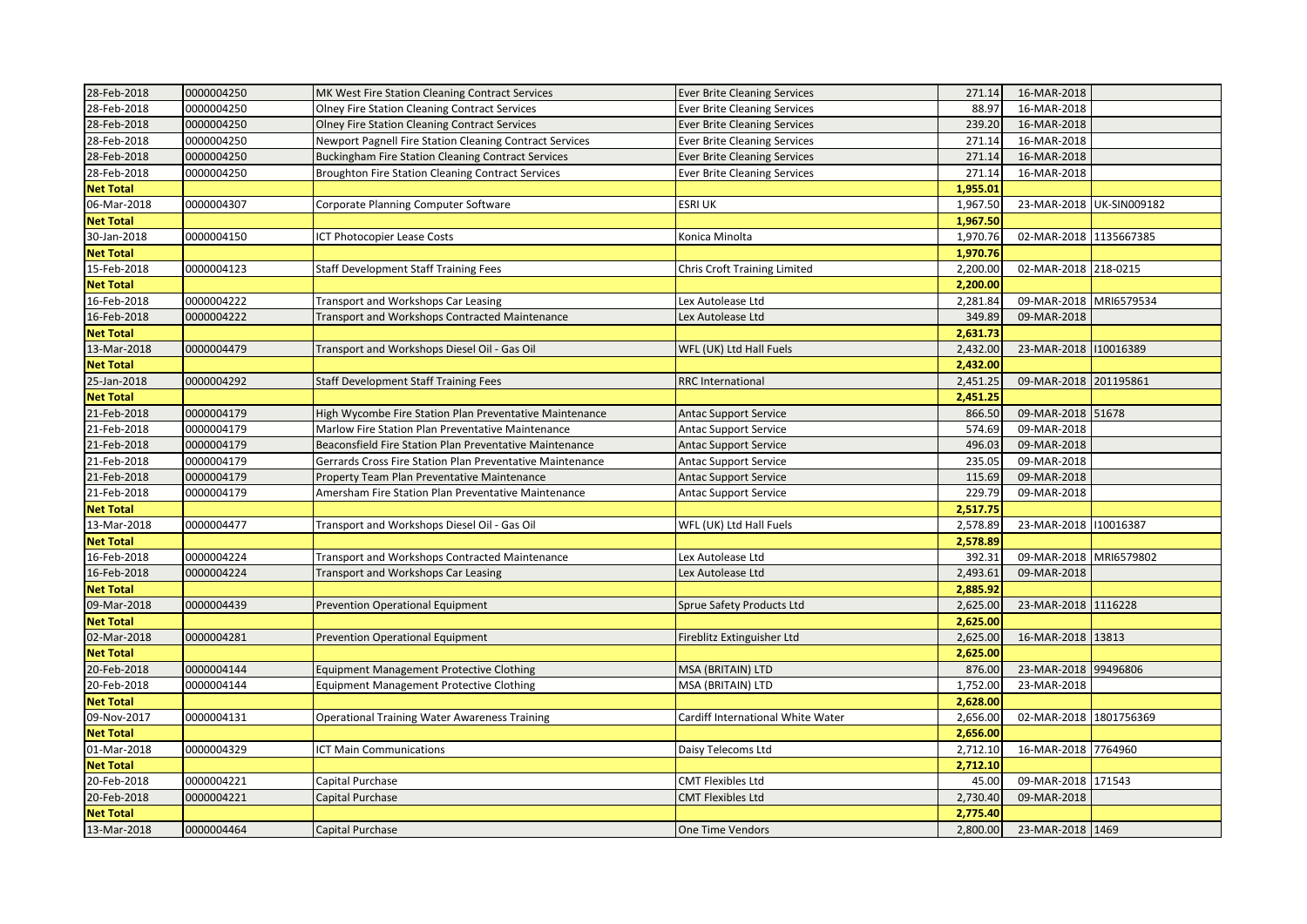| <b>Net Total</b> |            |                                                    |                                    | 2,800.00 |                         |                            |
|------------------|------------|----------------------------------------------------|------------------------------------|----------|-------------------------|----------------------------|
| 13-Feb-2018      | 0000004107 | <b>Equipment Management Protective Clothing</b>    | Southcombe Bros Ltd                | 12.85    | 09-MAR-2018             | 144706                     |
| 13-Feb-2018      | 0000004107 | <b>Equipment Management Protective Clothing</b>    | Southcombe Bros Ltd                | 1,640.00 | 09-MAR-2018             |                            |
| 13-Feb-2018      | 0000004107 | <b>Equipment Management Protective Clothing</b>    | Southcombe Bros Ltd                | 1,640.00 | 09-MAR-2018             |                            |
| <b>Net Total</b> |            |                                                    |                                    | 3,292.85 |                         |                            |
| 16-Feb-2018      | 0000004225 | Transport and Workshops Contracted Maintenance     | Lex Autolease Ltd                  | 660.13   | 09-MAR-2018             | MRI6578865                 |
| 16-Feb-2018      | 0000004225 | Transport and Workshops Car Leasing                | Lex Autolease Ltd                  | 2,970.40 | 09-MAR-2018             |                            |
| <b>Net Total</b> |            |                                                    |                                    | 3,630.53 |                         |                            |
| 22-Jan-2018      | 0000003717 | <b>Operational Apprentices Protective Clothing</b> | <b>Bristol Uniform Limited</b>     | 3,344.32 | 16-MAR-2018             | 3149252                    |
| <b>Net Total</b> |            |                                                    |                                    | 3,344.32 |                         |                            |
| 16-Feb-2018      | 0000004219 | <b>Transport and Workshops Car Leasing</b>         | Lex Autolease Ltd                  | 3,157.84 | 09-MAR-2018             | MRI6579452                 |
| 16-Feb-2018      | 0000004219 | Transport and Workshops Contracted Maintenance     | Lex Autolease Ltd                  | 772.86   | 09-MAR-2018             |                            |
| <b>Net Total</b> |            |                                                    |                                    | 3,930.70 |                         |                            |
| 07-Mar-2018      | 0000004326 | Urban Search and Rescue Other Training             | Merseyside Fire                    | 3,688.00 | 23-MAR-2018             | 10020492                   |
| <b>Net Total</b> |            |                                                    |                                    | 3,688.00 |                         |                            |
| 16-Feb-2018      | 0000004408 | <b>Capital Purchase</b>                            | Montagu Evans Llp                  | 3,689.23 | 23-MAR-2018 VA180979    |                            |
| <b>Net Total</b> |            |                                                    |                                    | 3,689.23 |                         |                            |
| 07-Mar-2018      | 0000004312 | Admin Buildings - HQ Electricity                   | Haven Power                        | 3,694.19 | 09-MAR-2018             | IN1102855384               |
| <b>Net Total</b> |            |                                                    |                                    | 3,694.19 |                         |                            |
| 16-Feb-2018      | 0000004223 | Transport and Workshops Contracted Maintenance     | Lex Autolease Ltd                  | 487.74   | 09-MAR-2018             | MRI6579571                 |
| 16-Feb-2018      | 0000004223 | Transport and Workshops Car Leasing                | Lex Autolease Ltd                  | 3,595.95 | 09-MAR-2018             |                            |
| <b>Net Total</b> |            |                                                    |                                    | 4,083.69 |                         |                            |
| 19-Feb-2018      | 0000004234 | <b>Democratic Representation Legal Expenses</b>    | Shazia Akhtar                      | 3,766.67 |                         | 09-MAR-2018 26749619.02.18 |
| <b>Net Total</b> |            |                                                    |                                    | 3,766.67 |                         |                            |
| 03-Mar-2018      | 0000004469 | <b>ICT Main Communications</b>                     | EE Ltd                             | 4,050.31 | 23-MAR-2018 01271219000 |                            |
| <b>Net Total</b> |            |                                                    |                                    | 4,050.31 |                         |                            |
| 01-Mar-2018      | 0000004330 | Research and Development Breathing Apparatus       | First Products (Sussex) Ltd        | 2,601.00 | 16-MAR-2018             | 02/136                     |
| 01-Mar-2018      | 0000004330 | Research and Development Operational Equipment     | First Products (Sussex) Ltd        | 598.50   | 16-MAR-2018             |                            |
| 01-Mar-2018      | 0000004330 | Research and Development Breathing Apparatus       | First Products (Sussex) Ltd        | 794.75   | 16-MAR-2018             |                            |
| 01-Mar-2018      | 0000004330 | Research and Development Operational Equipment     | First Products (Sussex) Ltd        | 65.00    | 16-MAR-2018             |                            |
| <b>Net Total</b> |            |                                                    |                                    | 4,059.25 |                         |                            |
| 30-Jan-2018      | 0000004280 | <b>Equipment Management PPE Repairs</b>            | Bristol Uniform Limited (Care A/C) | 4,216.52 | 09-MAR-2018             | 424946                     |
| <b>Net Total</b> |            |                                                    |                                    | 4,216.52 |                         |                            |
| 28-Feb-2018      | 0000004559 | <b>Equipment Management PPE Repairs</b>            | Bristol Uniform Limited (Care A/C) | 4,216.52 | 23-MAR-2018             | 428957                     |
| <b>Net Total</b> |            |                                                    |                                    | 4,216.52 |                         |                            |
| 28-Feb-2018      | 0000004276 | Human Resources Occupational Health Nurse Sess     | M.K. Occupational Health           | 4,241.66 | 16-MAR-2018             | 90210                      |
| <b>Net Total</b> |            |                                                    |                                    | 4,241.66 |                         |                            |
| 16-Feb-2018      | 0000004226 | Transport and Workshops Contracted Maintenance     | Lex Autolease Ltd                  | 763.62   | 16-MAR-2018             | MRI6579329                 |
| 16-Feb-2018      | 0000004226 | <b>Transport and Workshops Car Leasing</b>         | Lex Autolease Ltd                  | 3,969.24 | 16-MAR-2018             |                            |
| <b>Net Total</b> |            |                                                    |                                    | 4,732.86 |                         |                            |
| 15-Feb-2018      | 0000004591 | <b>Operational Training Other Training</b>         | South Central Ambulance Service    | 1,789.92 | 23-MAR-2018             | INV048051                  |
| 15-Feb-2018      | 0000004591 | <b>Operational Training Other Training</b>         | South Central Ambulance Service    | 2,594.24 | 23-MAR-2018             |                            |
| <b>Net Total</b> |            |                                                    |                                    | 4,384.16 |                         |                            |
| 01-Mar-2018      | 0000004272 | <b>ESMCP Consultancy Fees</b>                      | Mott MacDonald Ltd                 | 5,200.00 | 16-MAR-2018             | IN00385500                 |
| <b>Net Total</b> |            |                                                    |                                    | 5,200.00 |                         |                            |
| 01-Feb-2018      | 0000003896 | <b>Operational Apprentices Protective Clothing</b> | <b>Bristol Uniform Limited</b>     | 5,232.42 | 16-MAR-2018             | 3149594                    |
| <b>Net Total</b> |            |                                                    |                                    | 5,232.42 |                         |                            |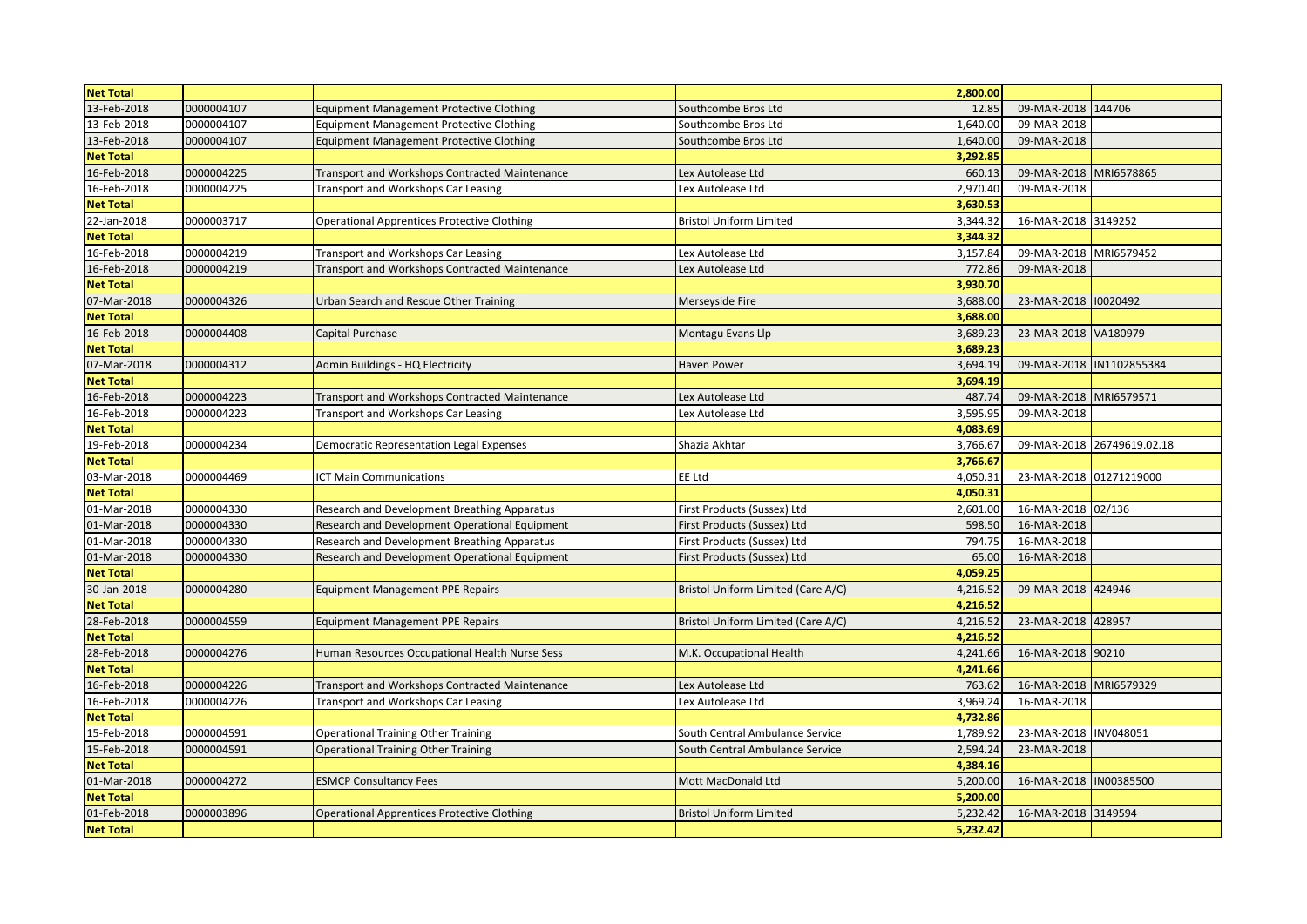| 05-Jan-2018      | 0000004152 | ICT Photocopier Lease Costs                  | Konica Minolta                   | 5,307.49 | 02-MAR-2018 1135177786 |            |
|------------------|------------|----------------------------------------------|----------------------------------|----------|------------------------|------------|
| <b>Net Total</b> |            |                                              |                                  | 5,307.49 |                        |            |
| 05-Mar-2018      | 0000004310 | Property Team Metered Charges - Water        | Inspired Energy Solutions        | 5,459.00 | 23-MAR-2018 10317      |            |
| <b>Net Total</b> |            |                                              |                                  | 5,459.00 |                        |            |
| 01-Mar-2018      | 0000004270 | Research and Development Breathing Apparatus | <b>Factair Ltd</b>               | 25.00    | 16-MAR-2018            | 0000044874 |
| 01-Mar-2018      | 0000004270 | Research and Development Breathing Apparatus | Factair Ltd                      | 335.00   | 16-MAR-2018            |            |
| 01-Mar-2018      | 0000004270 | Research and Development Breathing Apparatus | Factair Ltd                      | 5,200.00 | 16-MAR-2018            |            |
| 01-Mar-2018      | 0000004270 | Research and Development Breathing Apparatus | Factair Ltd                      | 69.30    | 16-MAR-2018            |            |
| <b>Net Total</b> |            |                                              |                                  | 5,629.30 |                        |            |
| 15-Mar-2018      | 0000004492 | <b>Olney Fire Station Gas</b>                | Gazprom Energy                   | 97.42    | 23-MAR-2018            | 116455     |
| 15-Mar-2018      | 0000004492 | <b>Beaconsfield Fire Station Gas</b>         | <b>Gazprom Energy</b>            | 426.73   | 23-MAR-2018            |            |
| 15-Mar-2018      | 0000004492 | Gerrards Cross Fire Station Gas              | Gazprom Energy                   | 388.94   | 23-MAR-2018            |            |
| 15-Mar-2018      | 0000004492 | <b>Newport Pagnell Fire Station Gas</b>      | <b>Gazprom Energy</b>            | 118.43   | 23-MAR-2018            |            |
| 15-Mar-2018      | 0000004492 | MK West Fire Station Gas                     | Gazprom Energy                   | 644.03   | 23-MAR-2018            |            |
| 15-Mar-2018      | 0000004492 | MK West Fire Station Gas                     | <b>Gazprom Energy</b>            | 703.83   | 23-MAR-2018            |            |
| 15-Mar-2018      | 0000004492 | MK West Fire Station Gas                     | Gazprom Energy                   | 45.17    | 23-MAR-2018            |            |
| 15-Mar-2018      | 0000004492 | <b>Buckingham Fire Station Gas</b>           | <b>Gazprom Energy</b>            | 364.88   | 23-MAR-2018            |            |
| 15-Mar-2018      | 0000004492 | <b>Winslow Fire Station Gas</b>              | Gazprom Energy                   | 59.79    | 23-MAR-2018            |            |
| 15-Mar-2018      | 0000004492 | <b>Waddesdon Fire Station Gas</b>            | <b>Gazprom Energy</b>            | 51.81    | 23-MAR-2018            |            |
| 15-Mar-2018      | 0000004492 | High Wycombe Fire Station Gas                | Gazprom Energy                   | 612.50   | 23-MAR-2018            |            |
| 15-Mar-2018      | 0000004492 | <b>Stokenchurch Fire Station Gas</b>         | Gazprom Energy                   | 88.67    | 23-MAR-2018            |            |
| 15-Mar-2018      | 0000004492 | Admin Buildings - Haddenham Gas              | Gazprom Energy                   | 35.64    | 23-MAR-2018            |            |
| 15-Mar-2018      | 0000004492 | Admin Buildings - Haddenham Gas              | <b>Gazprom Energy</b>            | 234.29   | 23-MAR-2018            |            |
| 15-Mar-2018      | 0000004492 | Amersham Fire Station Gas                    | Gazprom Energy                   | 230.51   | 23-MAR-2018            |            |
| 15-Mar-2018      | 0000004492 | <b>Chesham Fire Station Gas</b>              | <b>Gazprom Energy</b>            | 185.84   | 23-MAR-2018            |            |
| 15-Mar-2018      | 0000004492 | Chesham Fire Station Gas                     | Gazprom Energy                   | 35.56    | 23-MAR-2018            |            |
| 15-Mar-2018      | 0000004492 | <b>Great Missenden Fire Station Gas</b>      | <b>Gazprom Energy</b>            | 107.37   | 23-MAR-2018            |            |
| 15-Mar-2018      | 0000004492 | Admin Buildings - HQ Gas                     | Gazprom Energy                   | 1,262.15 | 23-MAR-2018            |            |
| 15-Mar-2018      | 0000004492 | <b>Admin Buildings - Marlow Gas</b>          | <b>Gazprom Energy</b>            | 491.24   | 23-MAR-2018            |            |
| 15-Mar-2018      | 0000004492 | <b>Broughton Fire Station Gas</b>            | <b>Gazprom Energy</b>            | 245.33   | 23-MAR-2018            |            |
| 15-Mar-2018      | 0000004492 | <b>Broughton Fire Station Gas</b>            | <b>Gazprom Energy</b>            | 70.33    | 23-MAR-2018            |            |
| <b>Net Total</b> |            |                                              |                                  | 6,500.46 |                        |            |
| 12-Mar-2018      | 0000004431 | Payroll Control Account Childcare Vouchers   | Sodexo P&MM Ltd Childcare Plus   | 6,337.81 | 16-MAR-2018 3412515    |            |
| <b>Net Total</b> |            |                                              |                                  | 6,337.81 |                        |            |
| 09-Mar-2018      | 0000004496 | Urban Search and Rescue Dog Handling Costs   | Hampshire Fire & Rescue Service  | 6,628.00 | 23-MAR-2018 3630007092 |            |
| <b>Net Total</b> |            |                                              |                                  | 6,628.00 |                        |            |
| 31-Jan-2018      | 0000003897 | <b>Staff Development Staff Training Fees</b> | Strategic Management Development | 251.55   | 02-MAR-2018 1334       |            |
| 31-Jan-2018      | 0000003897 | <b>Staff Development Staff Training Fees</b> | Strategic Management Development | 400.00   | 02-MAR-2018            |            |
| 31-Jan-2018      | 0000003897 | <b>Staff Development Staff Training Fees</b> | Strategic Management Development | 500.00   | 02-MAR-2018            |            |
| 31-Jan-2018      | 0000003897 | <b>Staff Development Staff Training Fees</b> | Strategic Management Development | 5,584.00 | 02-MAR-2018            |            |
| <b>Net Total</b> |            |                                              |                                  | 6,735.55 |                        |            |
| 09-Mar-2018      | 0000004389 | Urban Search and Rescue Other Training       | The Fire Service College Limited | 6,753.33 | 23-MAR-2018 812029     |            |
| <b>Net Total</b> |            |                                              |                                  | 6,753.33 |                        |            |
| 16-Feb-2018      | 0000004228 | <b>Prevention Agency Services</b>            | Thames Valley Police             | 6,880.85 | 09-MAR-2018 0046257    |            |
| <b>Net Total</b> |            |                                              |                                  | 6,880.85 |                        |            |
| 28-Feb-2018      | 0000004237 | Capital Purchase                             | Dunwoody LLP                     | 7,000.00 | 16-MAR-2018 003660     |            |
| <b>Net Total</b> |            |                                              |                                  | 7,000.00 |                        |            |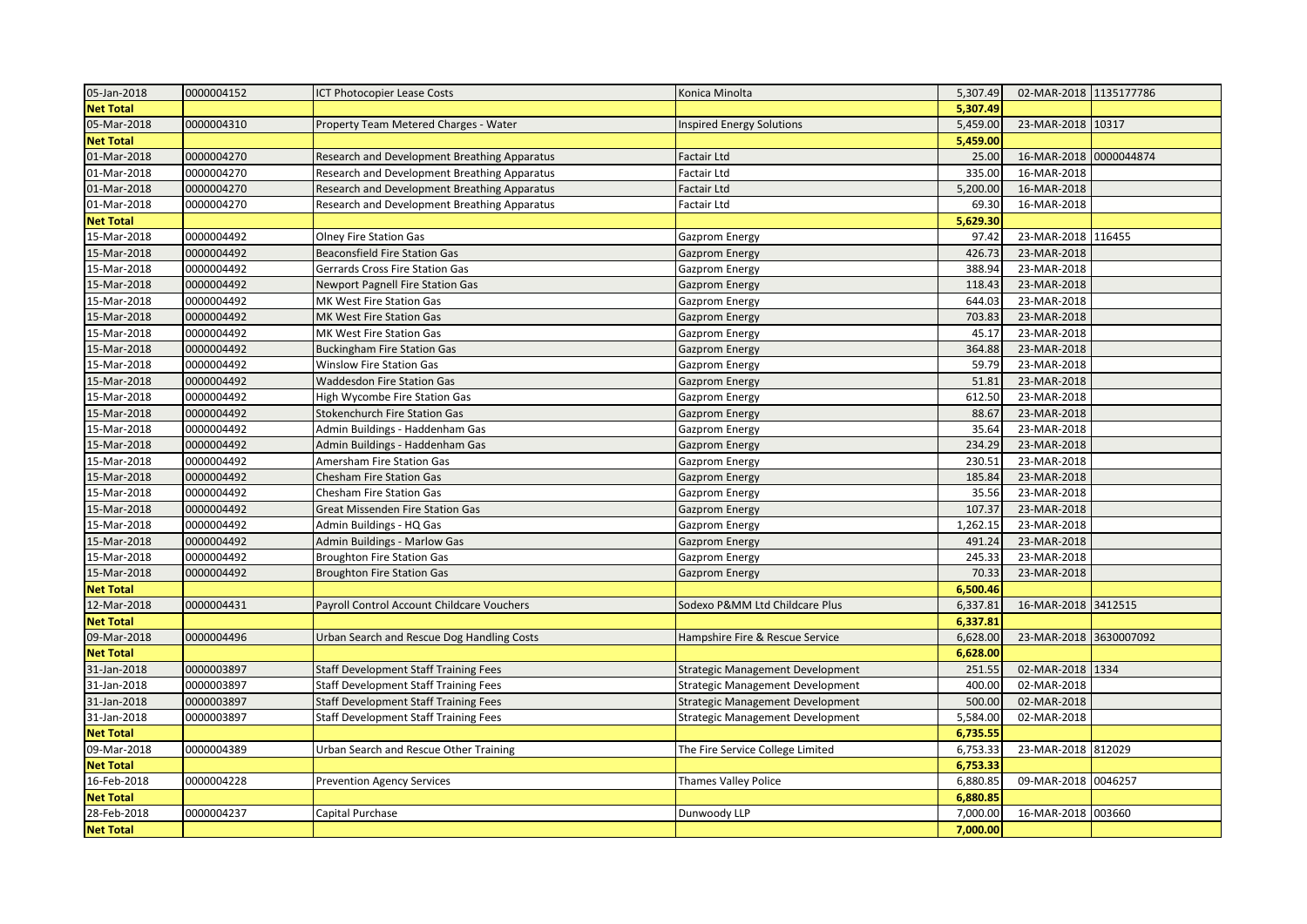| 28-Feb-2018      | 0000004239 | Transport and Workshops Employment Agency Payments   | <b>Truckeast Ltd</b>                    | 7,700.00  | 16-MAR-2018 11701239     |           |
|------------------|------------|------------------------------------------------------|-----------------------------------------|-----------|--------------------------|-----------|
| <b>Net Total</b> |            |                                                      |                                         | 7,700.00  |                          |           |
| 14-Dec-2017      | 0000004558 | Research and Development Breathing Apparatus         | Motivair Compressor Limited             | 7,920.00  | 23-MAR-2018 IN120770     |           |
| <b>Net Total</b> |            |                                                      |                                         | 7,920.00  |                          |           |
| 14-Mar-2018      | 0000004474 | <b>Staff Development Staff Training Fees</b>         | The Fire Service College Limited        | 1,200.00  | 23-MAR-2018 812065       |           |
| 14-Mar-2018      | 0000004474 | <b>Staff Development Staff Training Fees</b>         | The Fire Service College Limited        | 7,080.00  | 23-MAR-2018              |           |
| <b>Net Total</b> |            |                                                      |                                         | 8,280.00  |                          |           |
| 15-Feb-2018      | 0000004308 | <b>BASI Project Computer Software</b>                | FireServiceRota B.V.                    | 2,955.00  | 16-MAR-2018              | 201800004 |
| 15-Feb-2018      | 0000004308 | <b>BASI Project Computer Software</b>                | FireServiceRota B.V.                    | 2,241.25  | 16-MAR-2018              |           |
| 15-Feb-2018      | 0000004308 | <b>BASI Project Computer Software</b>                | FireServiceRota B.V.                    | 3,330.00  | 16-MAR-2018              |           |
| <b>Net Total</b> |            |                                                      |                                         | 8,526.25  |                          |           |
| 23-Feb-2018      | 0000004194 | Capital Purchase                                     | Thomas Graham & Sons (Iron & Steel) Ltd | 395.00    | 02-MAR-2018 MR270989     |           |
| 23-Feb-2018      | 0000004194 | Capital Purchase                                     | Thomas Graham & Sons (Iron & Steel) Ltd | 2,175.00  | 02-MAR-2018              |           |
| 23-Feb-2018      | 0000004194 | Capital Purchase                                     | Thomas Graham & Sons (Iron & Steel) Ltd | 758.30    | 02-MAR-2018              |           |
| 23-Feb-2018      | 0000004194 | Capital Purchase                                     | Thomas Graham & Sons (Iron & Steel) Ltd | 36.20     | 02-MAR-2018              |           |
| 23-Feb-2018      | 0000004194 | Capital Purchase                                     | Thomas Graham & Sons (Iron & Steel) Ltd | 850.00    | 02-MAR-2018              |           |
| 23-Feb-2018      | 0000004194 | Capital Purchase                                     | Thomas Graham & Sons (Iron & Steel) Ltd | 1,737.50  | 02-MAR-2018              |           |
| 23-Feb-2018      | 0000004194 | Capital Purchase                                     | Thomas Graham & Sons (Iron & Steel) Ltd | 1,787.50  | 02-MAR-2018              |           |
| 23-Feb-2018      | 0000004194 | Capital Purchase                                     | Thomas Graham & Sons (Iron & Steel) Ltd | 1,600.00  | 02-MAR-2018              |           |
| <b>Net Total</b> |            |                                                      |                                         | 9,339.50  |                          |           |
| 07-Mar-2018      | 0000004323 | ICT Computer Software                                | Performance Monitoring Systems Ltd      | 9,500.00  | 23-MAR-2018 7918         |           |
| <b>Net Total</b> |            |                                                      |                                         | 9,500.00  |                          |           |
| 15-Feb-2018      | 0000004167 | Urban Search and Rescue Contracted Maintenance       | <b>Babcock Critical services-MA</b>     | 9,791.05  | 02-MAR-2018 SMAI006569   |           |
| <b>Net Total</b> |            |                                                      |                                         | 9,791.05  |                          |           |
| 14-Feb-2018      | 0000004108 | ICT Computer Software                                | Ricardo-Aea Ltd                         | 10,010.00 | 02-MAR-2018 6171859      |           |
| <b>Net Total</b> |            |                                                      |                                         | 10,010.00 |                          |           |
| 01-Mar-2018      | 0000004273 | Capital Purchase                                     | Premier Hazard Ltd                      | 10,530.60 | 23-MAR-2018 1661490      |           |
| <b>Net Total</b> |            |                                                      |                                         | 10,530.60 |                          |           |
| 16-Feb-2018      | 0000004176 | <b>Operational Training Water Awareness Training</b> | Lee Valley Leisure Trust                | 115.00    | 23-MAR-2018 SL2-I0067480 |           |
| 16-Feb-2018      | 0000004176 | <b>Operational Training Water Awareness Training</b> | Lee Valley Leisure Trust                | 1,150.00  | 23-MAR-2018              |           |
| 16-Feb-2018      | 0000004176 | <b>Operational Training Water Awareness Training</b> | Lee Valley Leisure Trust                | 115.00    | 23-MAR-2018              |           |
| 16-Feb-2018      | 0000004176 | <b>Operational Training Water Awareness Training</b> | Lee Valley Leisure Trust                | 2,300.00  | 23-MAR-2018              |           |
| 16-Feb-2018      | 0000004176 | <b>Operational Training Water Awareness Training</b> | Lee Valley Leisure Trust                | 1,150.00  | 23-MAR-2018              |           |
| 16-Feb-2018      | 0000004176 | <b>Operational Training Water Awareness Training</b> | Lee Valley Leisure Trust                | 1,150.00  | 23-MAR-2018              |           |
| 16-Feb-2018      | 0000004176 | <b>Operational Training Water Awareness Training</b> | Lee Valley Leisure Trust                | 1,150.00  | 23-MAR-2018              |           |
| 16-Feb-2018      | 0000004176 | <b>Operational Training Water Awareness Training</b> | Lee Valley Leisure Trust                | 1,150.00  | 23-MAR-2018              |           |
| 16-Feb-2018      | 0000004176 | <b>Operational Training Water Awareness Training</b> | Lee Valley Leisure Trust                | 1,150.00  | 23-MAR-2018              |           |
| 16-Feb-2018      | 0000004176 | <b>Operational Training Water Awareness Training</b> | Lee Valley Leisure Trust                | 2,300.00  | 23-MAR-2018              |           |
| 16-Feb-2018      | 0000004176 | <b>Operational Training Water Awareness Training</b> | Lee Valley Leisure Trust                | 1,150.00  | 23-MAR-2018              |           |
| <b>Net Total</b> |            |                                                      |                                         | 12,880.00 |                          |           |
| 28-Feb-2018      | 0000004283 | Contingency Computer Software                        | Global Radio Services Ltd               | 9,500.00  | 16-MAR-2018              | 1127044   |
| 28-Feb-2018      | 0000004283 | <b>Contingency Computer Software</b>                 | Global Radio Services Ltd               | 5,600.00  | 16-MAR-2018              |           |
| 28-Feb-2018      | 0000004283 | Contingency Computer Software                        | Global Radio Services Ltd               | 1,000.00  | 16-MAR-2018              |           |
| <b>Net Total</b> |            |                                                      |                                         | 16,100.00 |                          |           |
| 01-Feb-2018      | 0000004385 | Capital Purchase                                     | Kingerlee                               | 16,668.00 | 16-MAR-2018 CSI001199    |           |
| <b>Net Total</b> |            |                                                      |                                         | 16,668.00 |                          |           |
| 07-Mar-2018      | 0000004388 | Urban Search and Rescue Other Training               | Wagtail UK                              | 2,000.00  | 23-MAR-2018 915          |           |